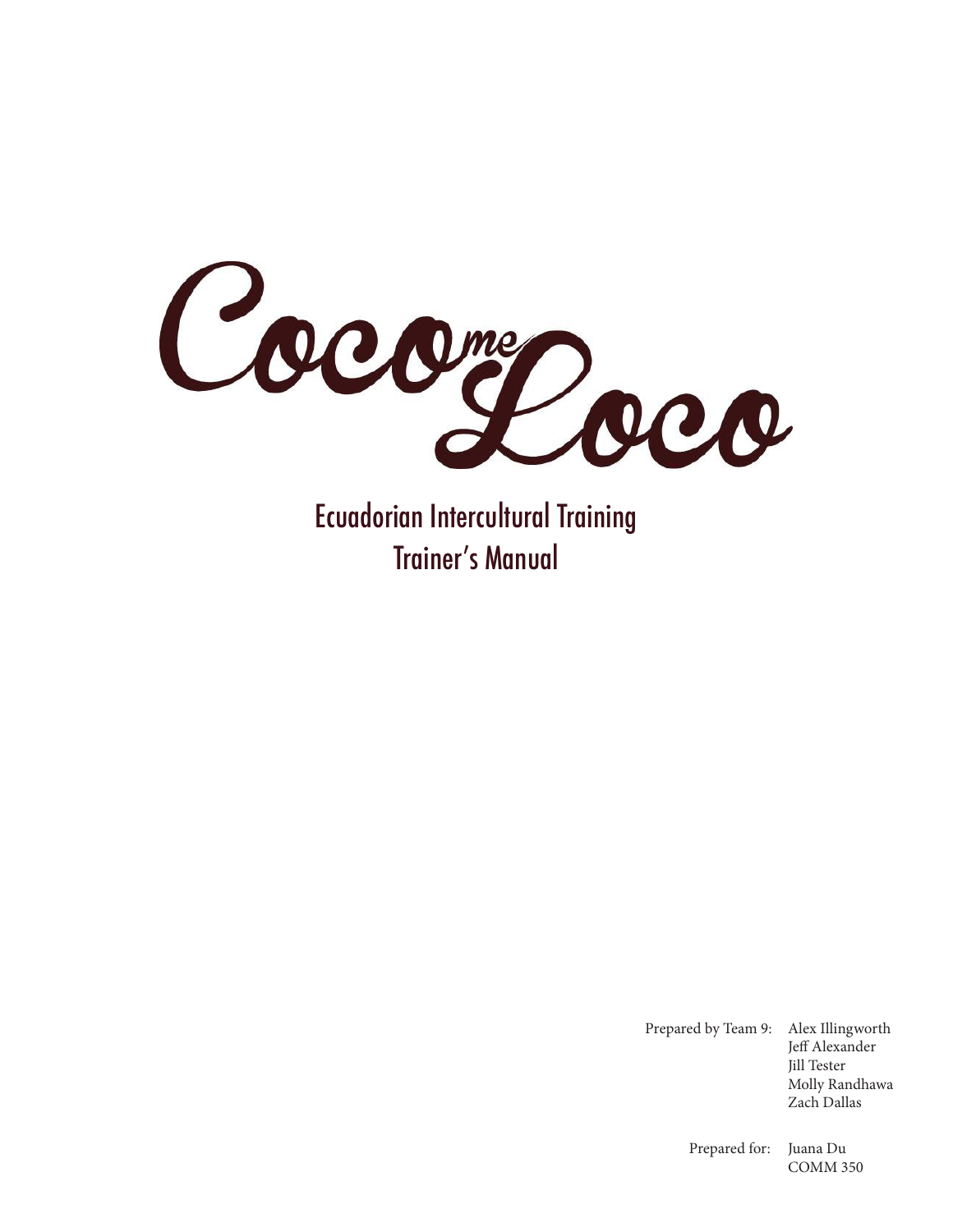### **Contents**

- **Contents** 2
- About the Presentation Presentation Requirements Notes to the Presenter 3
- Introduction 4
- Hofstede's Cultural Dimensions Power Distance Masculinity Individualism Indulgence Uncertainty Avoidance Long Term Orientation 5
- Developmental Model of Intercultural Sensitivity (DMIS) 8
- Closing Notes 9

Appendixes

- A Reflection of Inaugural Presentation<br>B Executive Biographies 10
- Executive Biographies 11
- C References 12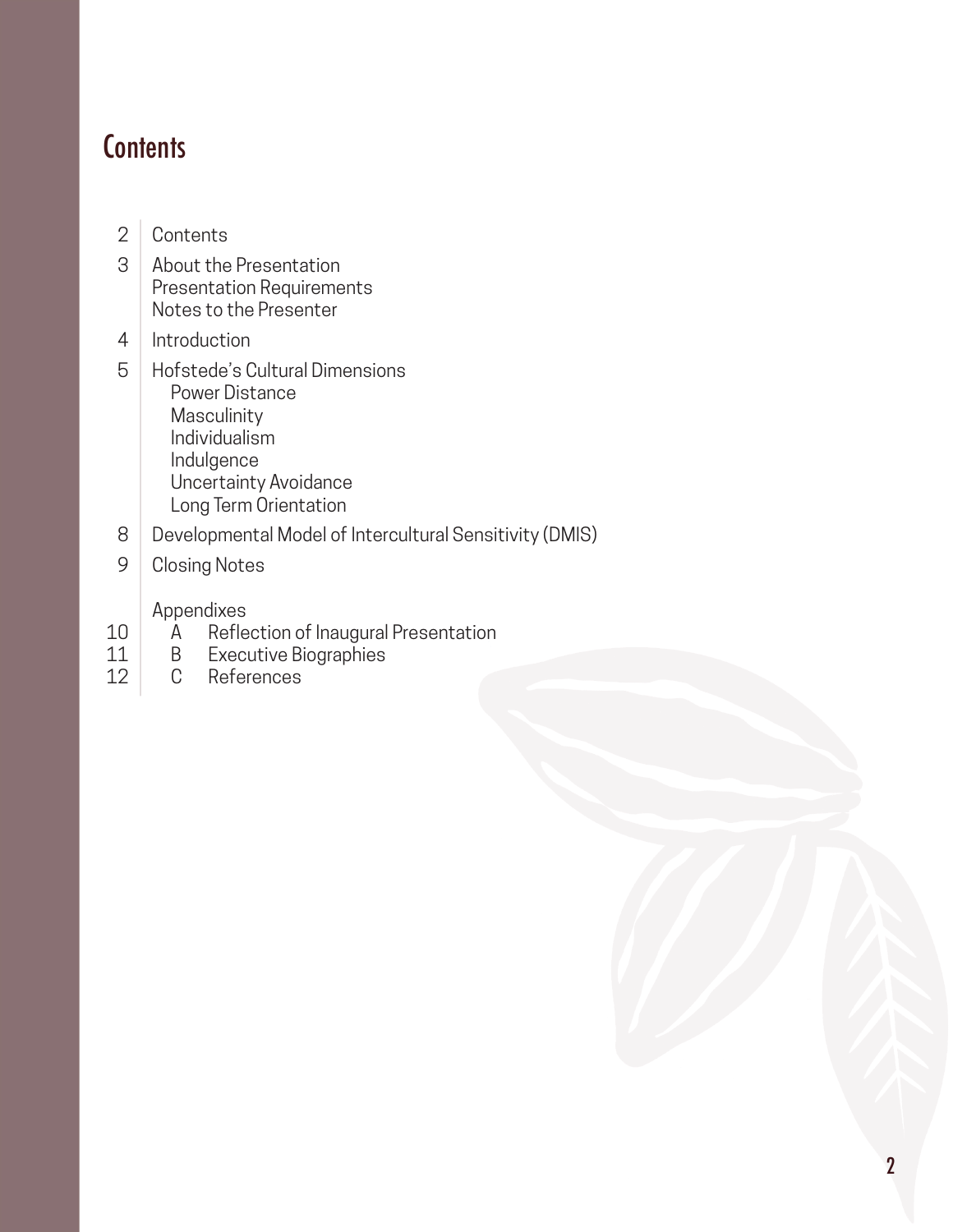### About the Presentation

This presentation is designed to prepare Coco me Loco employees for an upcoming business trip to Ecuador by educating them on key cultural differences as outlined by Geert Hofstede. The training session uses interactive videos as the primary training method.

### Presentation Requirements

Time required: 30-45 minutes Number of presenters: 1-5 This course accommodates up to 50 people divided into 10 teams.

The course uses the web app *SMSPoll.net* in parallel with the Keynote presentation. The six interactive polls can be found here: http://www.zachdallas.ca/#!poll/ckfy, accessed with the password: "Team9".

The Keynote file contains 56 slides. Only 29 of the slides are part of the standard presentation. The remaining slides have embedded video clips for the participant's choices on slides 10, 12, 14, 16, and 18.

As the course utilizes several videos, thus an audio system appropriate to the venue should be utilized.

Dual projectors are preferred. One screen should display the Keynote, while the other displays the poll results.

### Notes to the Presenter

The first two slides are automated to change after 30 and 60 seconds respectively. There is musical accompaniment. When the Coco me Loco logo appears, the slides will only change when manually advanced.

The four digit code attached to each choice on the scenario videos is what teams are to text (SMS) to the number provided by *SMSPoll.net*. Each phone gets one (1) submission per poll.

The choices for each video are hyperlinked to the corresponding slides. It is important to not add any additional slides anywhere, as it will disrupt these hyperlink paths.

In the event an incorrect answer is selected after a video, a 'No Deal' slide appears. Click on the topic that led to this slide to return. The video will play again, and you can continue as normal.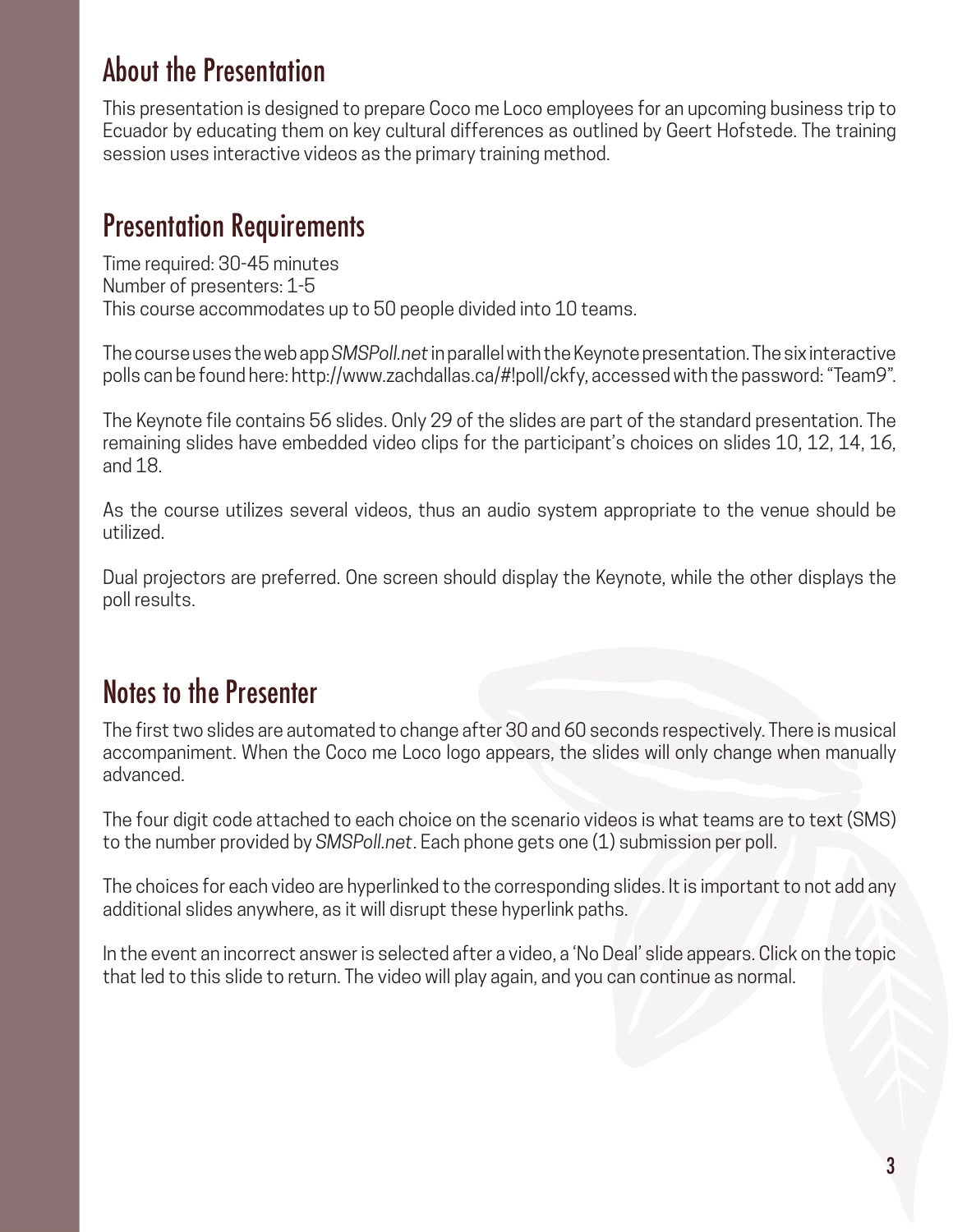### Introduction

Coco me Loco was founded in 2010 as Vancouver Island's first free-trade organic chocolate and candy maker. Since then, Coco me Loco has seen an increase in sales, to which they cannot meet the current demand. Because of this, the Coco me Loco executive team has begun to explore additional suppliers and resources. Recently the Coco me Loco team discovered Urdesino S.A.

Urdesino S.A. is a family-run company that has grown cocoa in Ecuador for over 100 years. Urdesino has begun to expand their operation and is looking for foreign investment to support their growth. In 2014 Ecuadorian cocoa received a high-quality ranking among the Latin and South American cocoa exporting countries.

The Coco me Loco executive team will be traveling to Ecuador to meet with Urdesino S.A. in July 2015. The executive team has elected to bring three to five additional Coco me Loco employees on the bargaining trip as a way to show Coco me Loco's family-like and grassroots operation. Upon completion of this cultural training course, the team (3-5 people) who scores the highest on the activities will be brought on the trip.

The intercultural training session is made up of two parts: Hofstede's Cultural Dimensions, and the Developmental Model of Intercultural Sensitivity (DMIS).

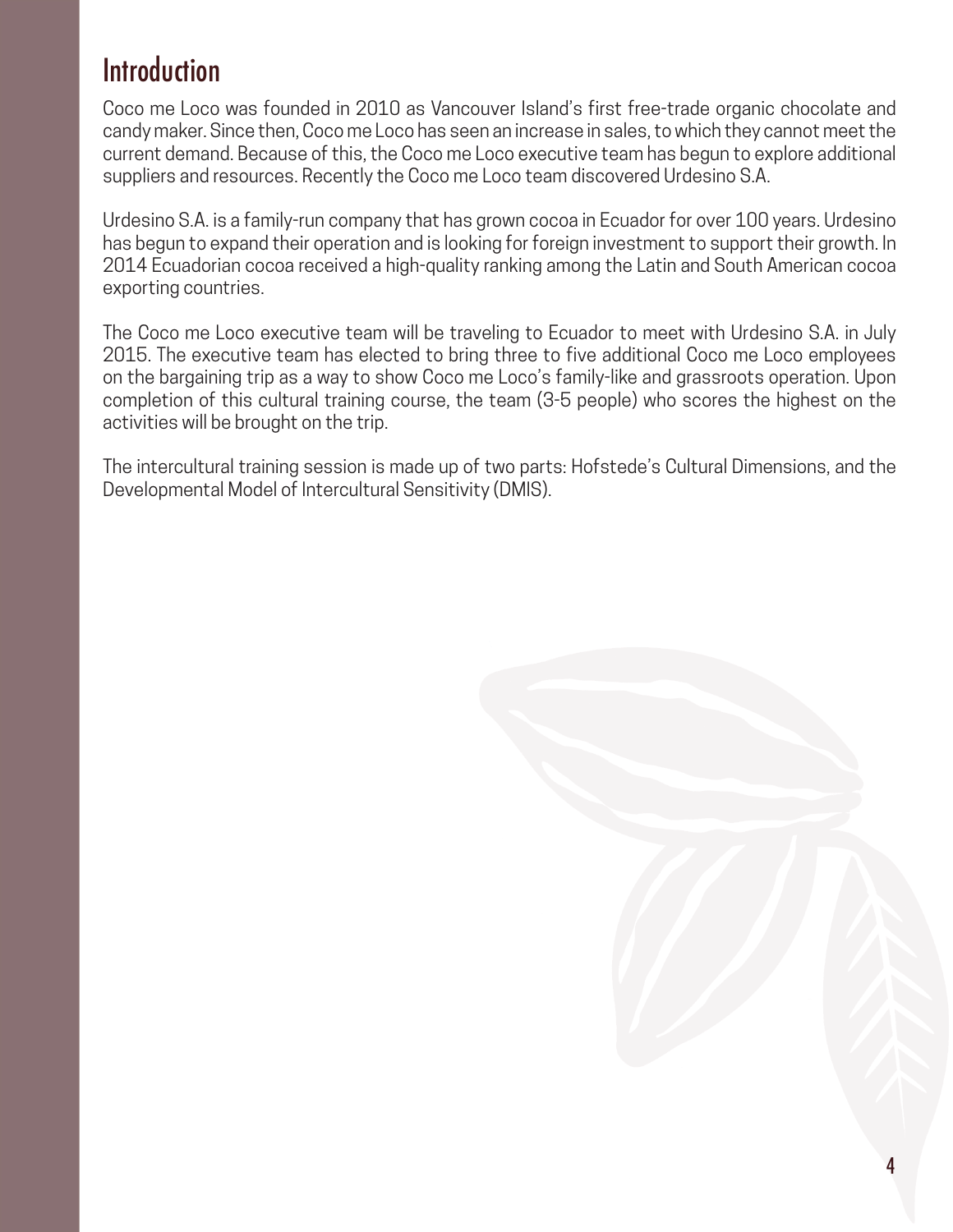## Hofstede's Cultural Dimensions

Based on Geert Hofstede's research of six areas of culture, we can see several differences between Canadian and Ecuadorian cultures. An in-depth analysis of each dimension can be found on the following pages.



Figure 1: Hofstede's Cultural Dimensions comparing Ecuador and Canada. *Source: www.geert-hofstede.com*

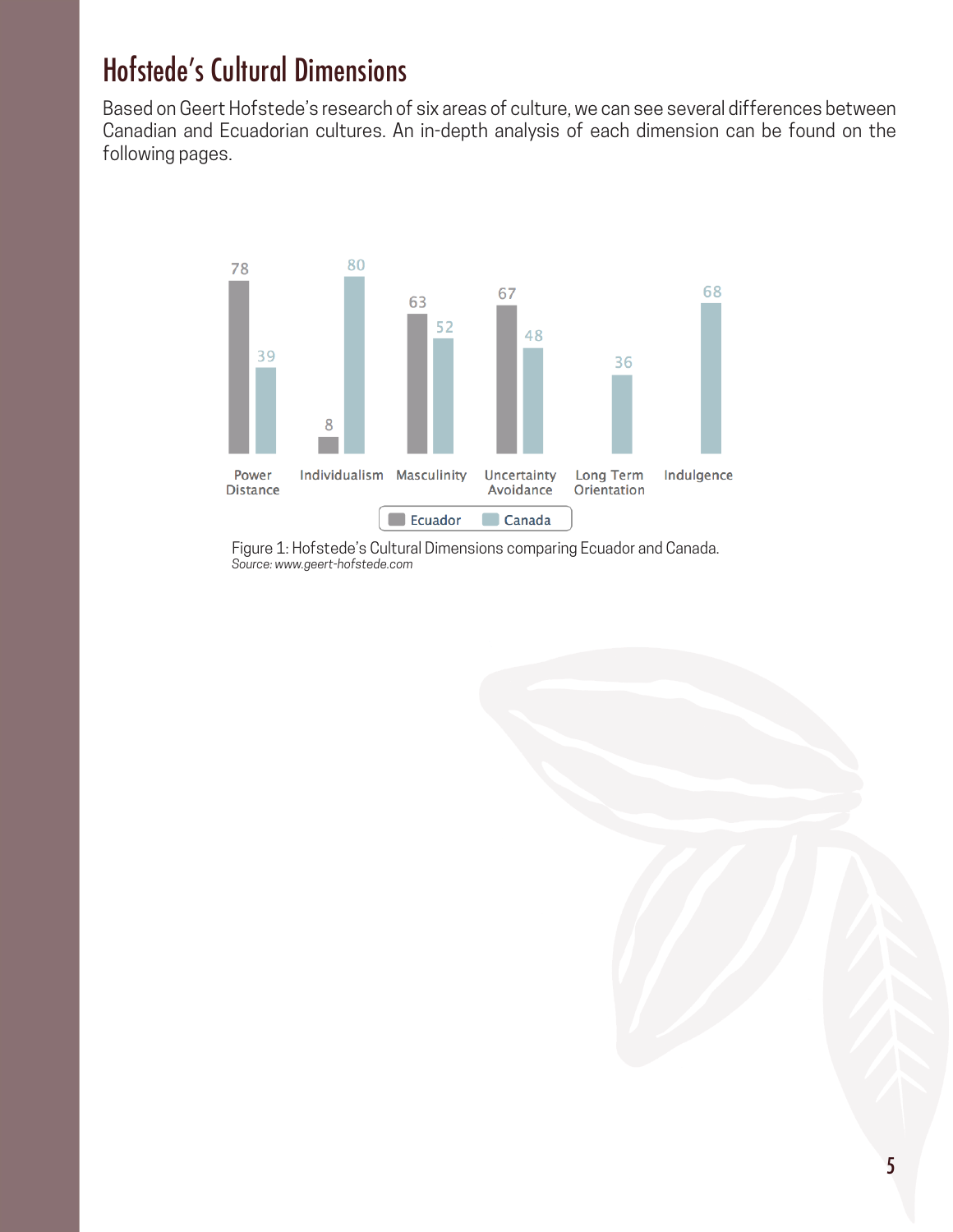#### Power Distance

Using Hofstede's cultural dimension model, Ecuador scores high on the Power Distance Index (PDI). It is culturally accepted by Ecuadorians to believe that the inequalities that are placed upon people should be accepted. This enforces the fact that since that is how it has always been, that is how it will continue to be. This is accepted by different layers of society, and is often linked to race and social class. On Hofstede's model, Canada scores exactly half of Ecuador. With this in mind, while trading with Ecuadorians, Canadians must be mindful of the fact that this power distance does exist within organizations. In the simulation video that we have created, we explore the possible outcomes that can be experienced if not well trained or informed about the cultural differences of power distance. There is a wide range from blue collared workers and white collared jobs, which is also comparable in salary cuts. The hierarchy in the organizations reflect directly on the inequality of the range of these workers. More specifically, in regards to the cocoa plantation used in the simulation, there is a wide disregard of the cocoa farmers and the plantation owners.

#### **Masculinity**

Ecuador is culturally male dominated, this means that Ecuadorians are highly competitive. They are driven by success, and like to be rewarded with status and recognition. This is done through a more collectivist mindset rather than an individualistic one. In a masculine society, people are more driven to be the best, where as in a feminine society, they are encouraged to like what they do. The roles of genders in a society is important to understand before departing to another country with different cultural values as your own. While Canada's score is only 10% less of Ecuador's, it is still vital to accept the high masculine power structures that are put in place by organizations. They are likely to be more assertive, and as mentioned before they prefer recognition within their company or workplace. Oftentimes, Ecuadorians are competitive with one another but not in the same work environment, they are more likely to compete with different groups in order to gain status. This also contradicts the stereotype that Latin American people avoid hard work.

#### Individualism

Ecuador is a very community-driven culture. However, these communities exist within their own individual groupings. Largely due to the vast power distance between the upper and lower classes in the country, each group exists in-and-of itself. That being said, within each grouping, whether it involves money, profession, political preference or any other number of things, there is a strong sense of community among themselves.

This specifically becomes an issue in the dealings of Coco me Loco and Urdesino S.A. when any conversations take place regarding the workers that Urdesino employs. It is natural and common for Canadians to speak about the workers who do the labour for them. This is NOT something that Ecuadorians are comfortable speaking about during negotiations. This is not an indication of how they treat the workers, but more a case of those issues being wholly of no concern to the overall dealings in a high-level negotiation.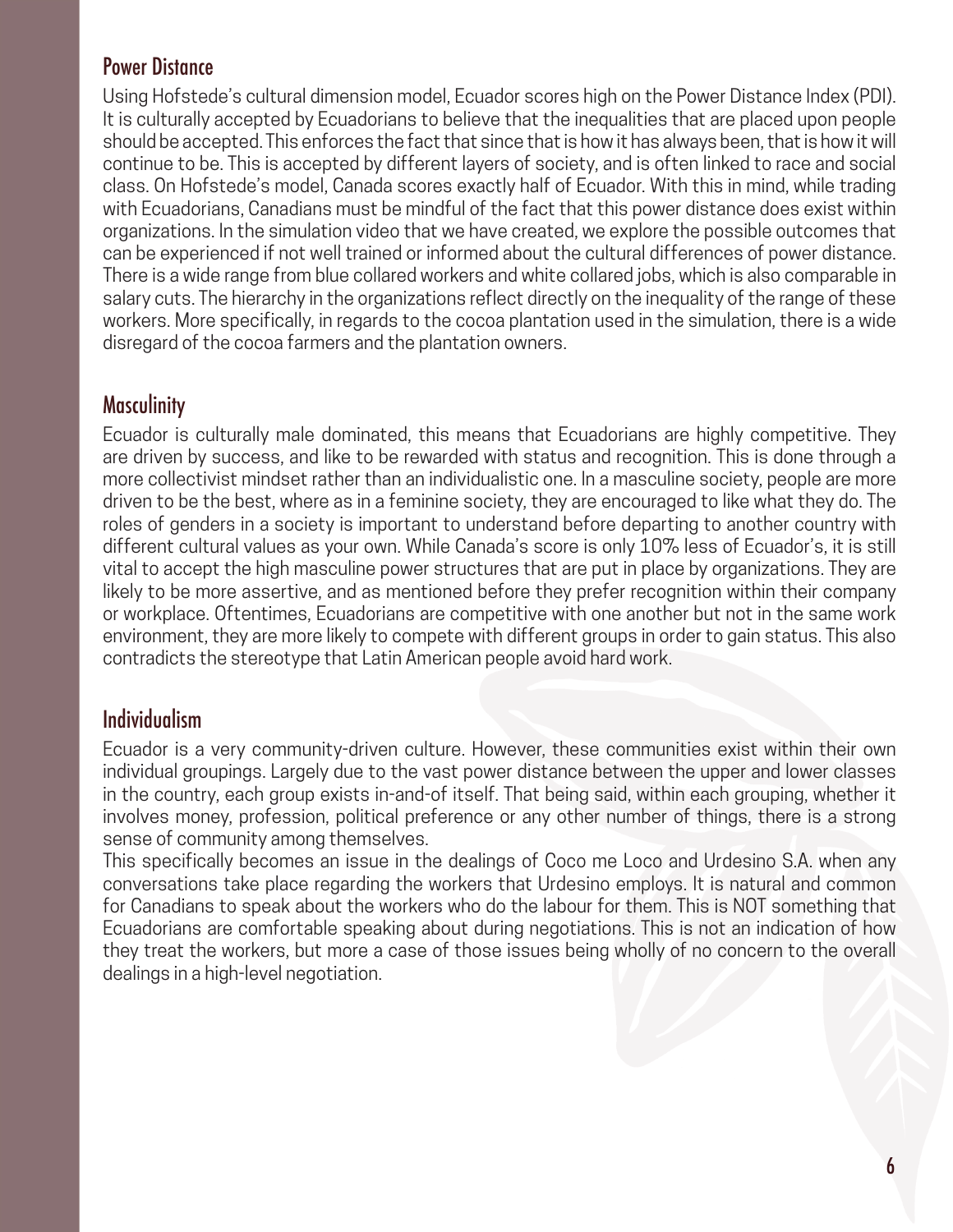#### Indulgence

The indulgence piece of the Hofstede model does not play into negotiations as directly as some of the other cultural differences of the cultural dimensions model. There is, however, a vast difference between Canadians and Ecuadorians on this scale, most notably being that Ecuador doesn't even register on the scale. This makes it difficult to truly gauge where Ecuadorians stand on the matter of indulgence, as the reason for not registering on the scale could be a matter of the misunderstanding of indulgence in a general sense.

Where this could prove an area of concern is regarding any headway made in the negotiation processes between the Canadian company and the Ecuadorian provider, and even more pronounced during post-negotiation celebrations, if any. A common practice in Canada after a deal of this magnitude would be to go out and enjoy drinks. This also plays a little into the individualism cultural dimension as a sort of self-congratulatory practice.

This isn't to say Ecuadorians have no concept of celebrating success, but as mentioned earlier their understanding of it is so different than that of a Canadian that the preferred activity of the Canadian entity would be lost in translation on the Ecuadorian partner. In Ecuador the far more likely scenario is a nice dinner with the host family or equal "power" to signify the "in-crowd" aspect of the culture's great regard to community among peers.

#### Uncertainty Avoidance

During these business procedures it is important to have in mind that Ecuador scores a high level in uncertainty avoidance. This will mean that there has to be extreme care when addressing the Ecuadorians about the details of the deal. There needs to be a comfortable exchange of information so that the local businessmen don't feel they are missing details about what they are negotiating. This means that the team needs to plan the meeting strategically so that they can make them feel as comfortable as possible. They will have to use language with simple terms, especially if the proceedings are done in English. There is no room for trying to impress them with flamboyant language. The goal is to try to be an equal to them; if they feel like they are being approach with superiority they will reject the deal.

Having handouts will prevent the use of language that either party may not understand for the meeting. A simple definition of key terms on a handout can help their perception of the team as equal, it also can be seen as a polite gesture.

#### Long Term Orientation

Ecuadorians seem to respect tradition, to them family is important and are picky when choosing who to trust or let into their inner-circles. However, they also like to view any opportunity as a learning experience. Ecuadorians like to do business with people or companies they admire, so it can be said that for the sake of business growth, they are whiling to put tradition behind and embrace the future with new financial methods.

It is of essence to not give the impression of showing off to the Ecuadorians. However, it may make the business relationship stronger by giving insight into the way Coco me Loco works as an enterprise to the negotiator. This is also viewed as a sign of trust, which is a main theme in the way Ecuadorians do business.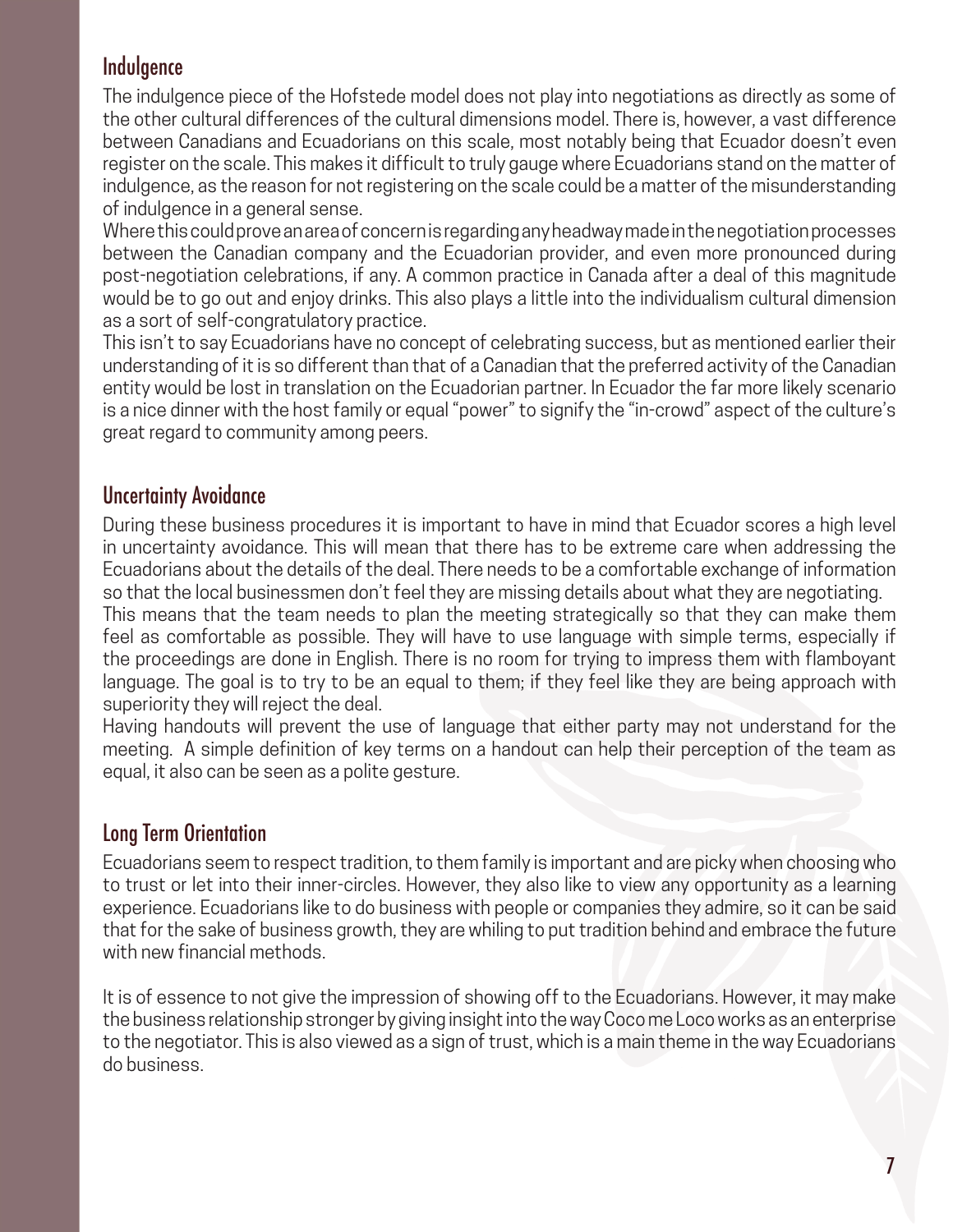## Developmental Model of Intercultural Sensitivity (DMIS)

The Developmental Model of Intercultural Sensitivity was created by Milton J. Bennett Ph.D.. This model demonstrates cultural sensitivity and how people react to different cultural situations. The first three stages are on a ethnocentric level, or when people believe that their culture is above everyone else's. The third to sixth level is called ethnorelative context. These levels focus on the acceptance of other cultures and how people interpret them as their own.

In the Coco me Loco simulation, we divided the six stages of acceptance into different skits. The first scene focuses on the denial stage of the DMIS model. It demonstrates a persons disinterest in other cultures. In these situations the person will only focus on their own outlook and think that their culture is the only one that exists. During the dinner scene, Jill is turned off by the fact that they do not speak English. This makes her uncomfortable and she wonders why she came. She denies any chance of adapting to their culture and is very ethnocentric. The defense stage deals with the issue of thinking one culture is above another. One person in the interaction will believe that their culture is superior to the others. In the dinner scene, Alex ask Jill if she enjoys the food. She gives a defensive response and says it needs cheese. This response demonstrates her defense about accepting their culture. Minimization tries to create similarities between cultures and romanticized their country. Although they have more universal views, they are still ethnocentric and do believe in their countries superiority. Jill tries to minimize the relationship at the table when talking about the wine and saying they have this at home. Through this example, you can see that Jill is trying to minimize the cultural differences and relate to them through similarities.

The acceptance level is at the beginning of the ethnorelative section. It accounts the equality and complexity of different people's views around the world. The individual is interested and respectful towards the person they are talking to. During the dinner scene, Jill shows her acceptance of their culture by trying to communicate with them in Spanish. This demonstrates her acceptance and shows her interest in Ecuadorian culture. Adaptation accepts the persons perceptions and tries to adapt to their cultural stance. They try to interpret the view of the world through the other person's eyes. Jill discusses the recipe and says she is going to try and make it. She views the situation and complements the traditional plate in front of her. Lastly, integration explains a person who can integrate themselves in different cultures and be accepting of all. Although this is not always better than adaptation, it is still part of the ethnorelative part and is encouraged to achieve. In the video, Jill demonstrates that you can go to far when trying to integrate into their culture. She eventually turns to stereotypes and goes full circle back to the denial stage. Overall, the DMIS scale measures the amount of cultural sensitivity someone has in a situation.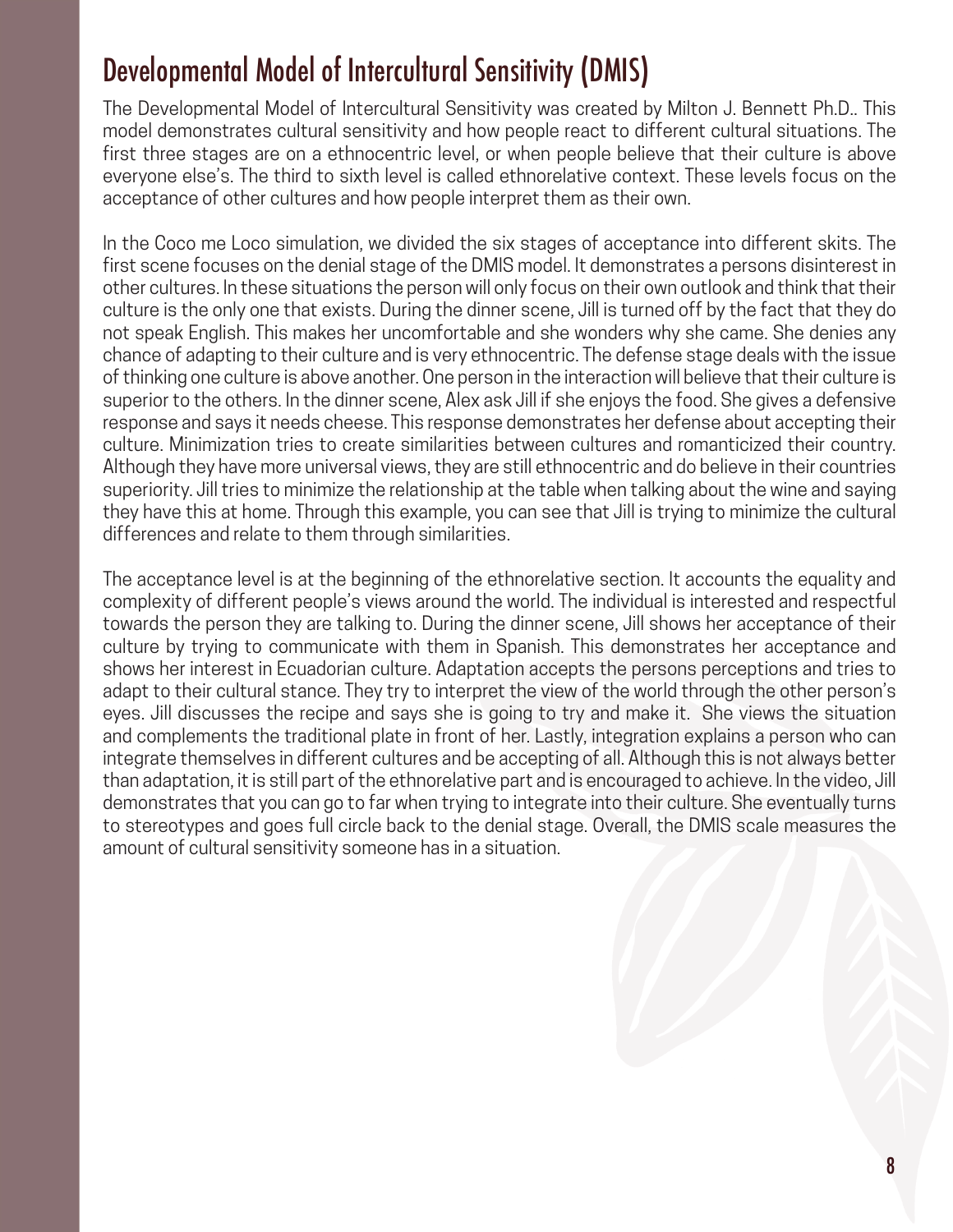## Closing Notes

Upon completion of this course Coco me Loco employees should have a better understanding and appreciation for Ecuadorian culture and business practices. This program will not cover all situations, but is instead intended to provide some examples and potential workarounds.

Trainers are expected to have a basic knowledge of each theory discussed in this program so that they can answer any questions that arise. The information provided in this manual is specific to this program and Ecuadorian/Canadian culture.

While this is a serious training program, it is intended to be fun. Trainers are welcome to add their own flair and style while presenting. Coco me Loco business practices and views must be retained throughout.

If you have any feedback about this training program, please feel free to direct it to the executive team.

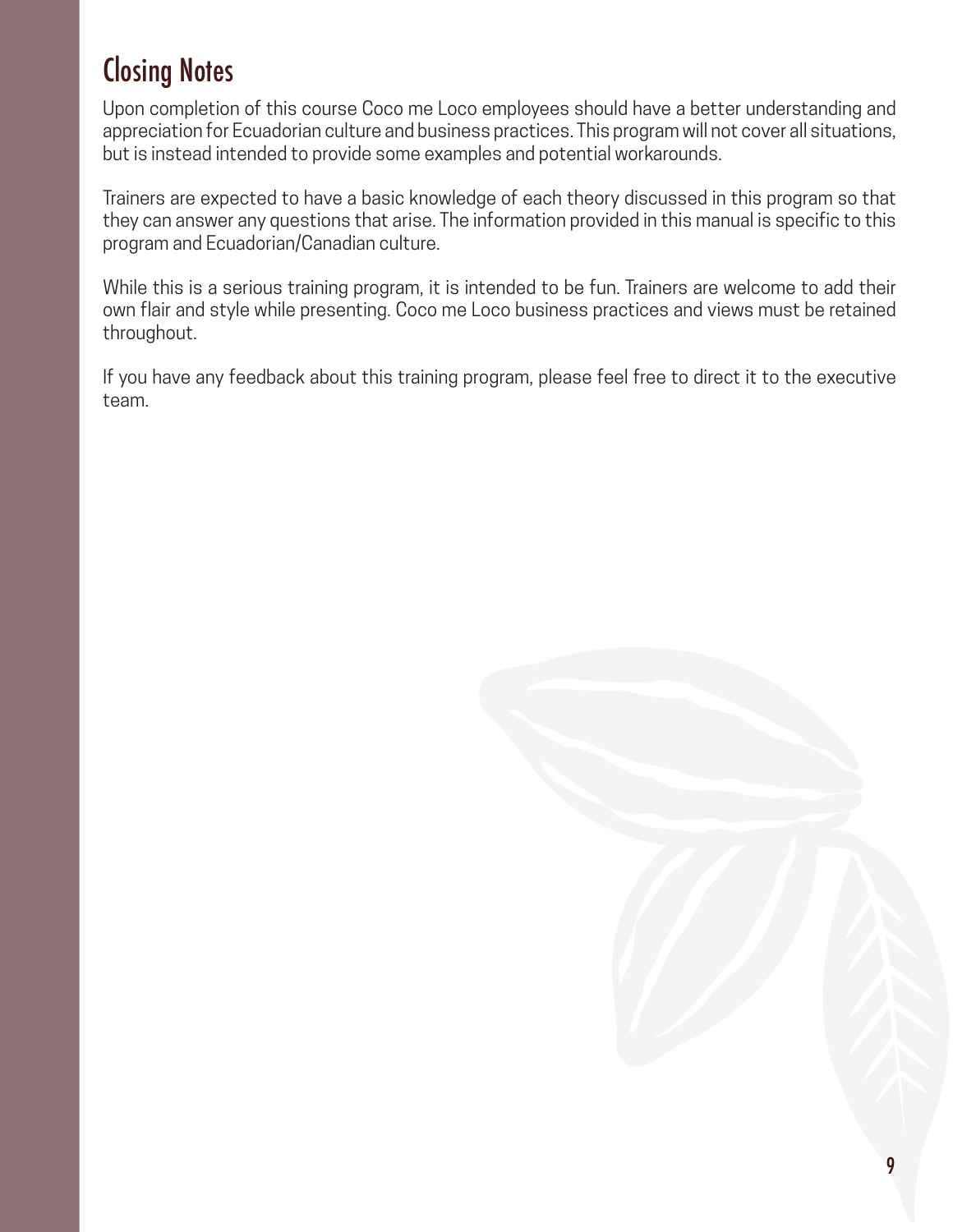## Appendix A - Reflection of Inaugural Presentation

All things considered the Coco me Loco cultural dimensions presentation and training went well. Looking into the audience we felt that everyone was thoroughly engaged in the activities and the breakdowns.

One thing that may have achieved an even higher level of competition and thereby activity would have been to have mid-tier prizes handed out during the presentation itself. Though it may not seem like a fit for the style of presentation we built, there was opportunity to reward those who provided compelling reasons to their answers when incorrect. The reason we feel this way is that understanding Hofstede and the cultural differences between Ecuador and Canada – or anywhere else for that matter – is largely dependent on other differences within the same scale. For instance, there were some answers and justifications given that could have narrowed the cultural gap, even if they weren't the most effective. As planned, this helped generate discussion between the presenters (us) and the learners, however we would have done well to have had some kind of token prize for people who extended themselves and attempted to publicly problem solve and justify. The combination of technology, role-playing and a deep understanding of the material helped team

9 create a fluid and engaging learning module for the class to participate in and, hopefully, they all went away with a deeper understanding of the ways in which we can all navigate cultural differences.

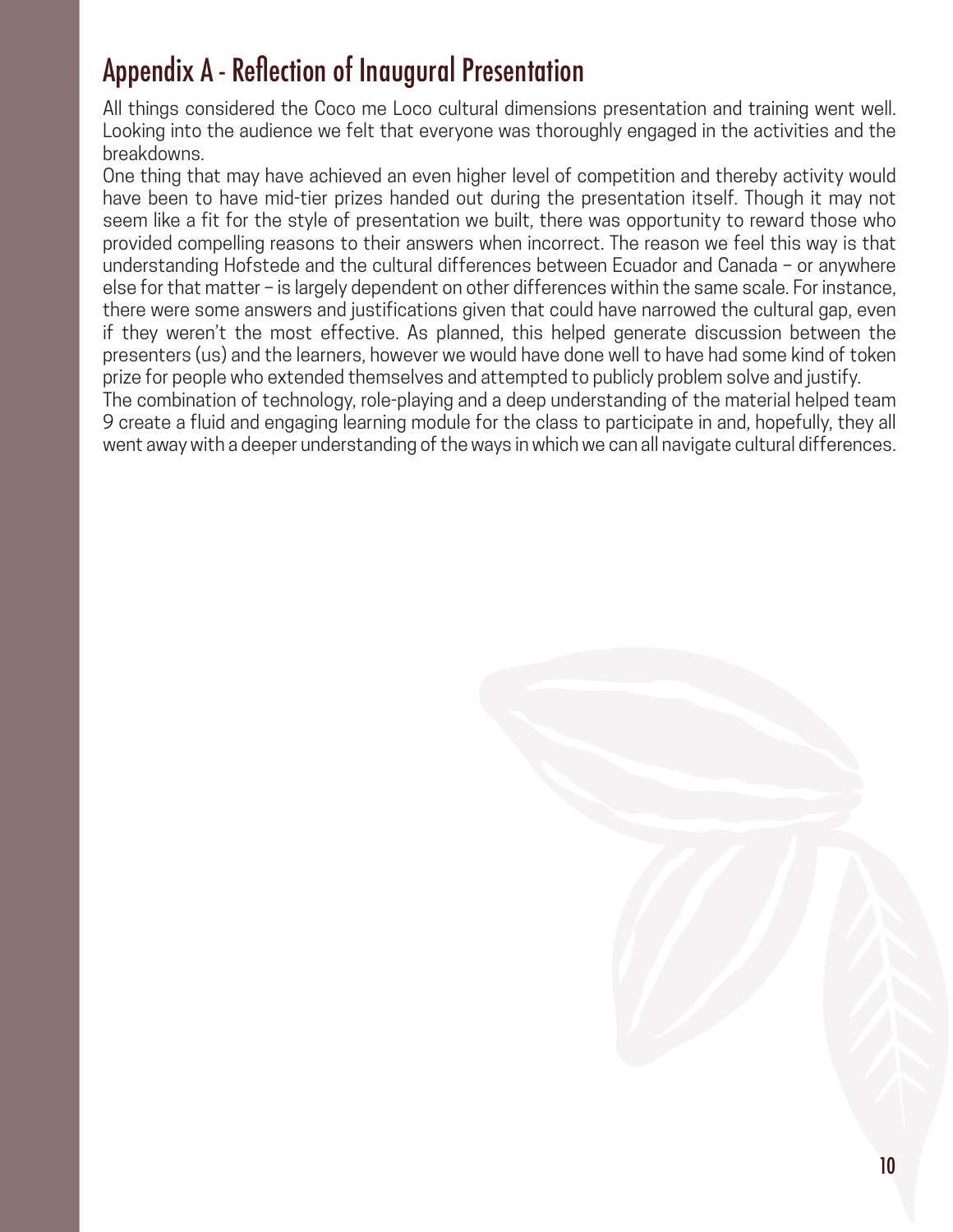## Appendix B - Executive Biographies



### Jeff Alexander - CEO

Jeff started Coco me Loco in 2010 after a failed search for a freetrade organic chocolate bar in the Victoria area.



#### Zach Dallas - COO

Zach found his way onto the Coco me Loco team in early 2011 after buying into the Kickstarter campaign with \$10,000.



#### Jill Tester - Administrative Officer

Jill keeps the Coco me Loco office running smoothly. The inspirational cat pictures hung in her cubicle make the office a better place.



#### Molly Randhawa - Human Resources Manager

Molly makes one of the worst jobs look like the best job. A \$20 bill in an unmarked envelope will put anyone on her good side.



#### Alex Illingworth - Ecuadorian Culture Specialist

Born and raised in Ecuador, Alex knows the culture in and out. Alex was hired to assist Coco me Loco in acquiring Ecuadorian cocoa.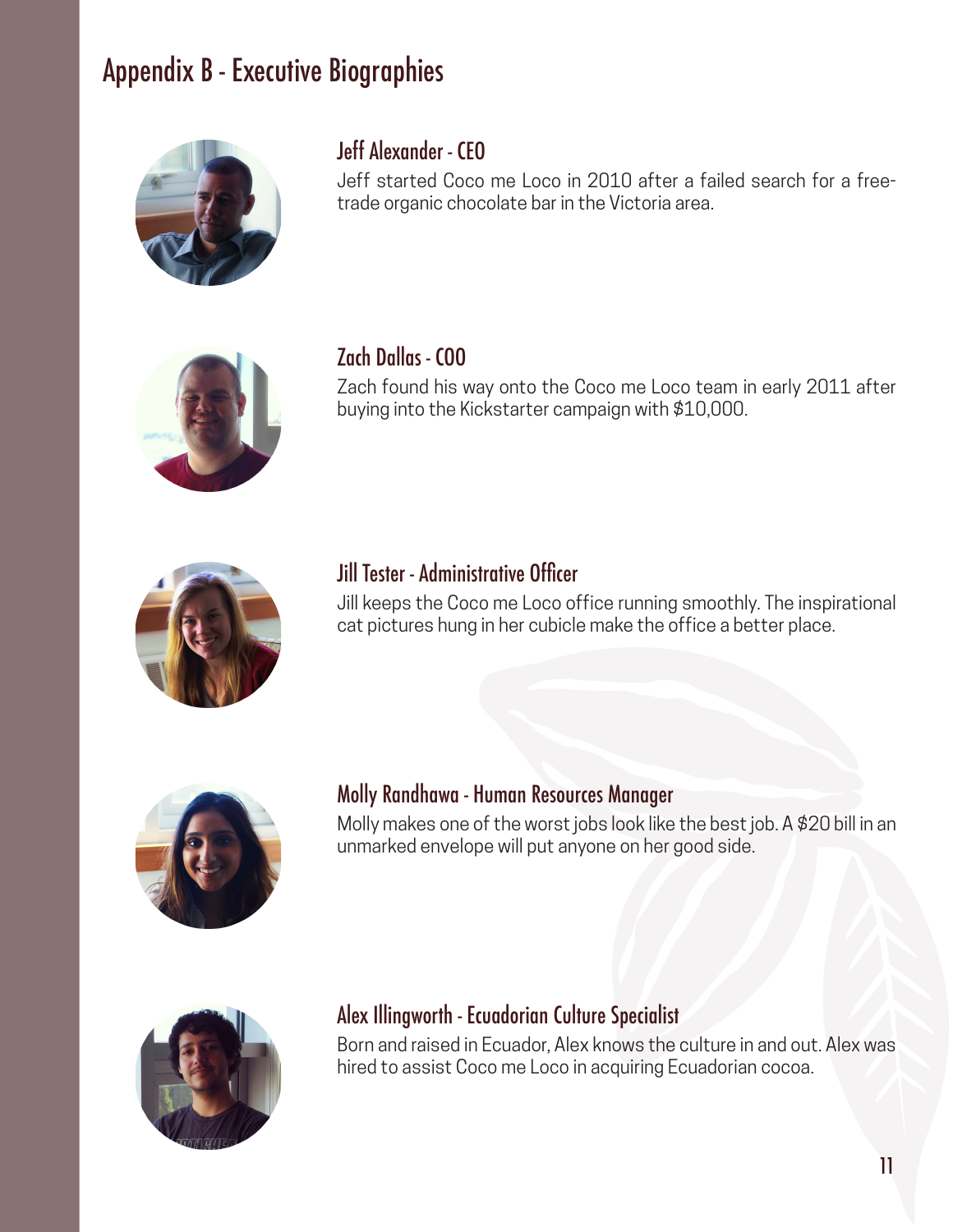# Appendix C - References

*Developmental Model of Intercultural Sensitivity*. Retrieved March 11, 2015, from http://www.afsu sa.org/schools/global-classroom/spring-2011/intercultural-sensitivity/

Geert-hofstede.com,. (2015). *Ecuador - Geert Hofstede*. Retrieved 1 March 2015, from http:// geert-hofstede.com/ecuador.html